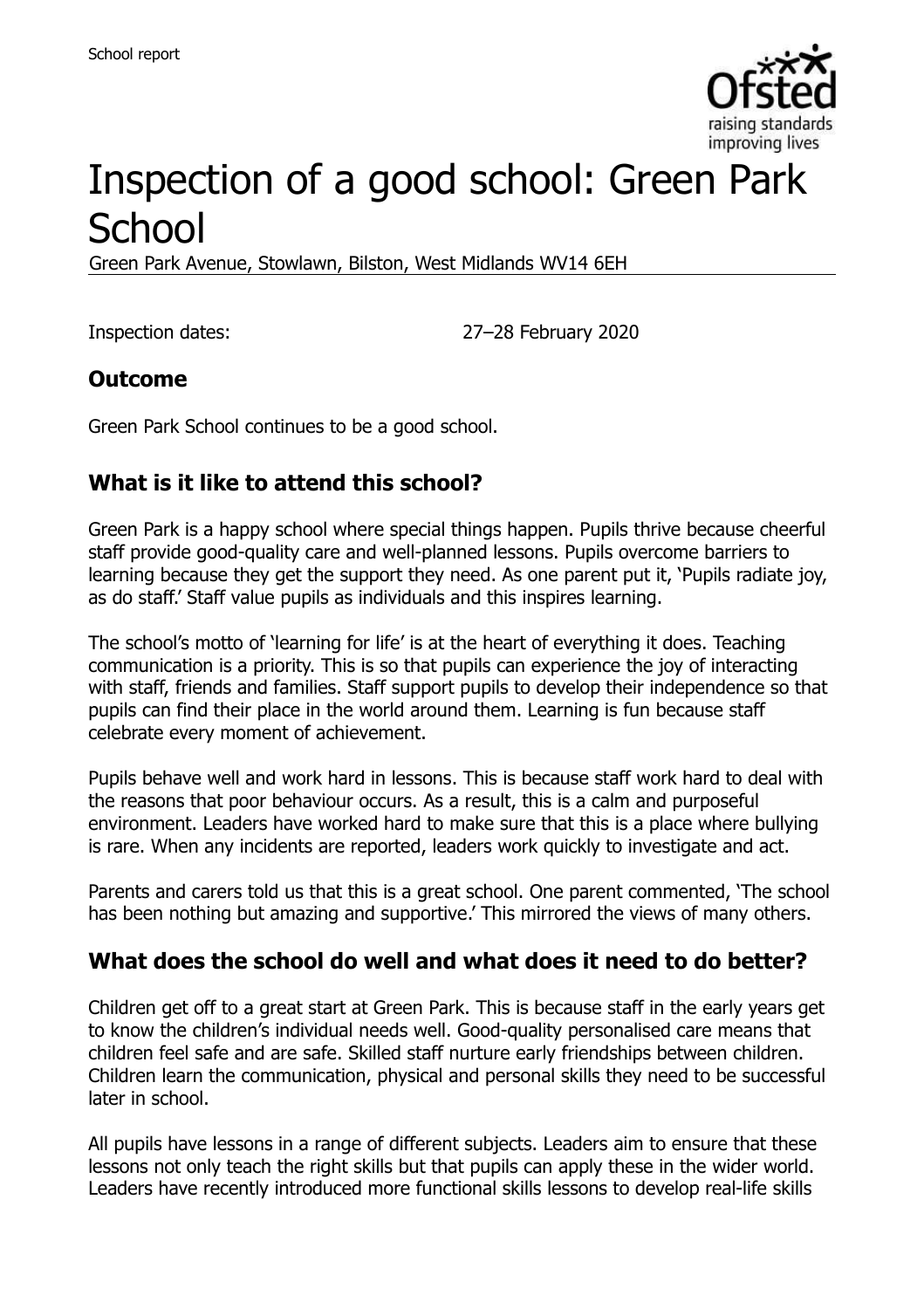

such as shopping or cooking. However, in some cases, pupils do not always have enough opportunities in other lessons to practise new skills. This affects how successful they are in learning and remembering these new skills.

Staff work well with speech and language therapists to make sure that the pupils have the right communication systems. Picture exchange, Makaton signing, Eye Gaze and a range of other systems ensure that pupils learn to, and can, make themselves understood. Most staff patiently wait to find out what pupils want to say and respond when needed. There are, however, a few cases where staff overload pupils with too much language and do not give them enough time to understand what has been said to them.

When pupils are ready, they are taught to read. Before this, teachers work hard to make sure that pupils have the right skills to be ready to enjoy books. This includes developing attention and listening for sounds. As pupils get older, teachers carefully plan opportunities to develop real-life reading skills. Menus, signs and timetables develop pupils' reading when they are out and about in the community. All staff are experts in making sure that all pupils get the support they need to catch up when they fall behind in their reading.

Physical development, like many other subjects, is a strength. Skilled staff work well with physiotherapists to make sure that all pupils develop the skills they need to move, handle objects and gain the attention of others. Physical education lessons develop the agility, balance and coordination pupils need to be physically healthy when they get older. A new outdoor gym and regular visits to swimming pools and gyms support older pupils to further develop these skills in the world around them.

Learning in the sixth form ensures that students have the skills they need to be successful when they leave school. Well-chosen qualifications celebrate learning and achievement. Opportunities such as the Duke of Edinburgh's Award scheme broaden their outlook on life. When students leave, staff continue to check up on them to make sure that they are safe and successful. Staff say that the students 'will always be part of the Green Park family'.

Leaders work hard to make sure that pupils attend school as much as they can. There are a high number of pupils with complex medical needs which affect how often they attend. When pupils cannot attend due to medical needs, leaders maintain contact with the pupils. When needed, staff increase levels of support to make sure that the pupils' return is as swift as possible.

Pupils learning the skills they need to thrive in the world around them is a priority. Trips to places like Dudley Zoo and Drayton Manor bring learning to life. Yoga, relaxation sessions and massage teach the pupils how to manage their own feelings. Careers advice informs pupils about what jobs they want. Supported work experiences provides opportunities to have a go.

Assemblies are a strength. Carefully chosen content broadens the pupils' understanding of the world around them. Exciting drumming, signing and musical performances inspire the pupils. Parents who attend feel that assemblies are great: 'very engaging, proactive and soul warming'.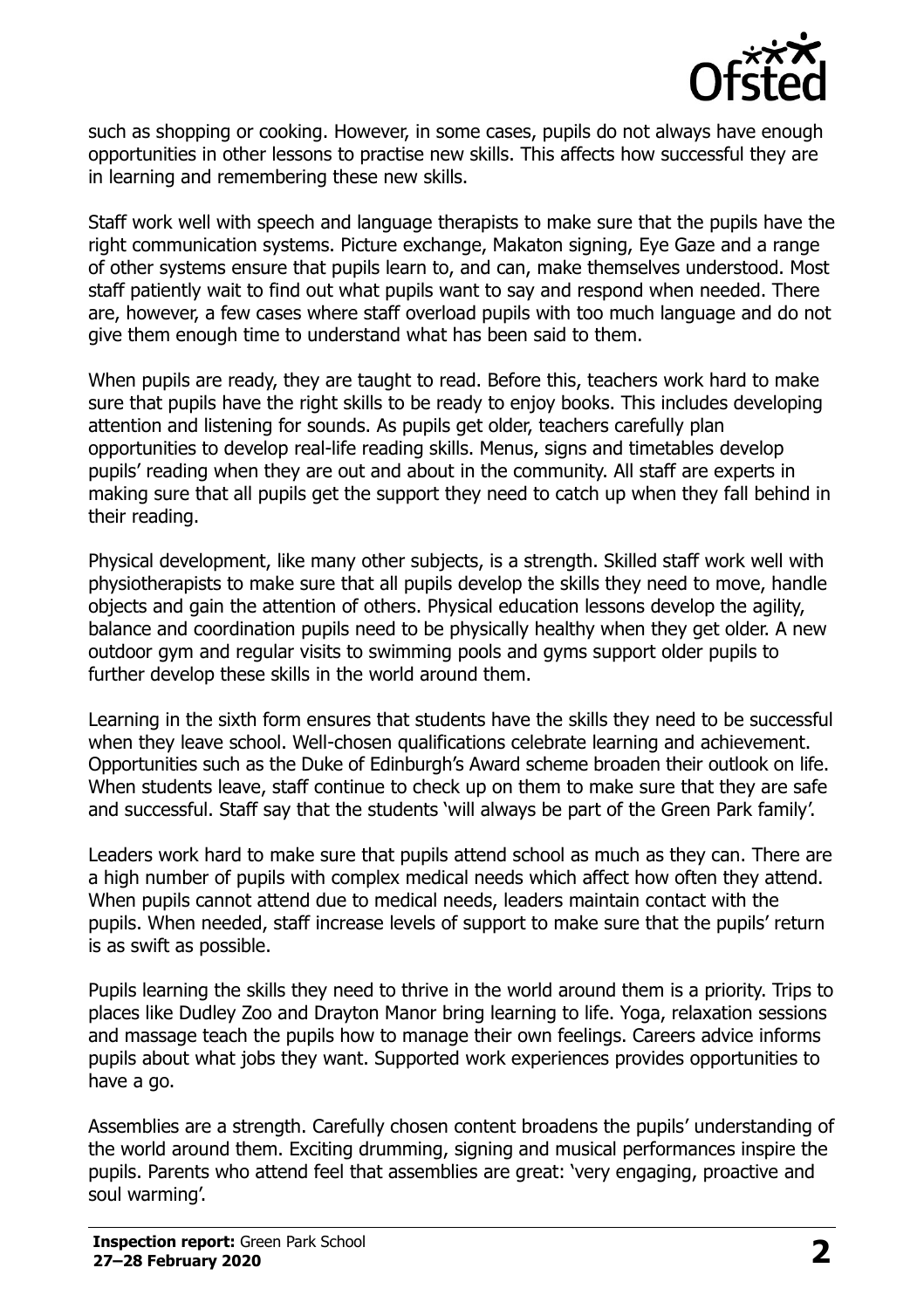

Staff feel well supported and feel that regular training helps them to develop in their role. They rightly feel that the school is well led and managed. They are proud to be members of staff.

## **Safeguarding**

The arrangements for safeguarding are effective.

Leaders and staff work in partnership to make sure that pupils feel safe and are safe. Good-quality training is in place to make sure that all know how to raise concerns when they are worried about a pupil's welfare. Leaders follow up on these concerns to make sure that the child is safe, bringing in external help when required. Pupils and families therefore get the high-quality support they need from the school.

Leaders and governors make sure that all required pre-employment checks are in place. All safeguarding policies and procedures are clear and understood by staff.

### **What does the school need to do to improve?**

# **(Information for the school and appropriate authority)**

- The development of the communication strategy at the school has been strong. Most staff accurately understand the developmental needs of the pupils in terms of communication. However, some staff use too much spoken language when interacting with pupils. This limits how much pupils will understand and retain. Leaders need to ensure that all interactions with pupils are well matched to their receptive skills. This will in turn mean that they can understand, learn and remember more.
- **Pupils are systematically developing the skills they need as successful learners. Most** staff regularly provide opportunities for the pupils to practise these skills. However, some do not always provide the opportunities for pupils to put these skills into action. This affects how well the pupils learn and remember and limits how successfully pupils will be able to use those skills independently outside school. Leaders need to ensure that all staff consistently provide opportunities for all pupils to practise their new skills.

### **Background**

When we have judged a school to be good, we will then normally go into the school about once every four years to confirm that the school remains good. This is called a section 8 inspection of a good school or non-exempt outstanding school. We do not give graded judgements on a section 8 inspection. However, if we find some evidence that the school could now be better than good or that standards may be declining, then the next inspection will be a section 5 inspection. Usually this is within one to two years of the date of the section 8 inspection. If we have serious concerns about safeguarding, behaviour or the quality of education, we will convert the section 8 inspection to a section 5 inspection immediately.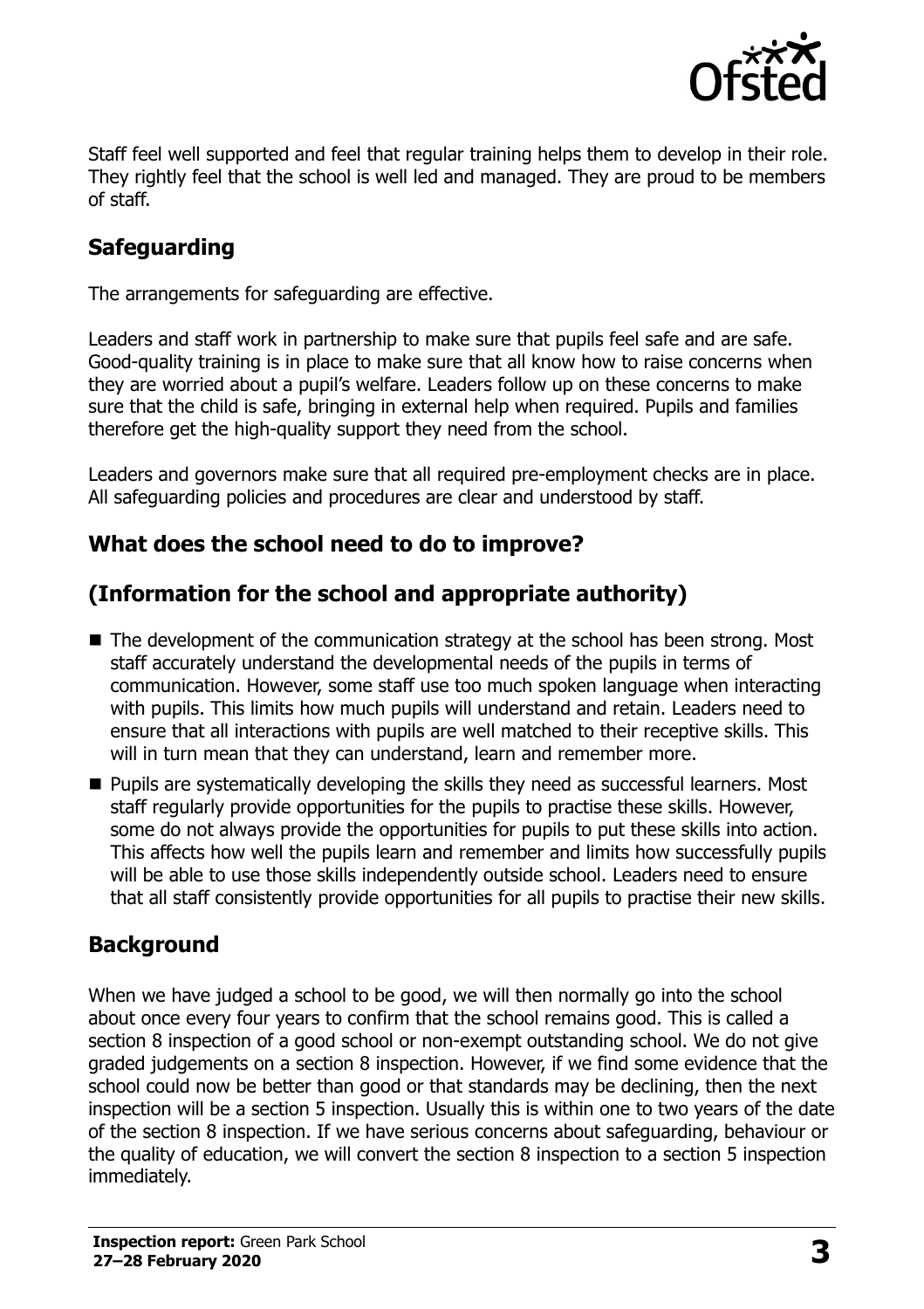

This is the second section 8 inspection since we judged the school to be good on 17 October 2012.

#### **How can I feed back my views?**

You can use [Ofsted Parent View](https://parentview.ofsted.gov.uk/) to give Ofsted your opinion on your child's school, or to find out what other parents and carers think. We use Ofsted Parent View information when deciding which schools to inspect, when to inspect them and as part of their inspection.

The Department for Education has further quidance on how to complain about a school.

If you are the school and you are not happy with the inspection or the report, you can [complain to Ofsted.](https://www.gov.uk/complain-ofsted-report)

#### **Further information**

You can search for [published performance information](http://www.compare-school-performance.service.gov.uk/) about the school.

In the report, ['disadvantaged pupils'](http://www.gov.uk/guidance/pupil-premium-information-for-schools-and-alternative-provision-settings) refers to those pupils who attract government pupil premium funding: pupils claiming free school meals at any point in the last six years and pupils in care or who left care through adoption or another formal route.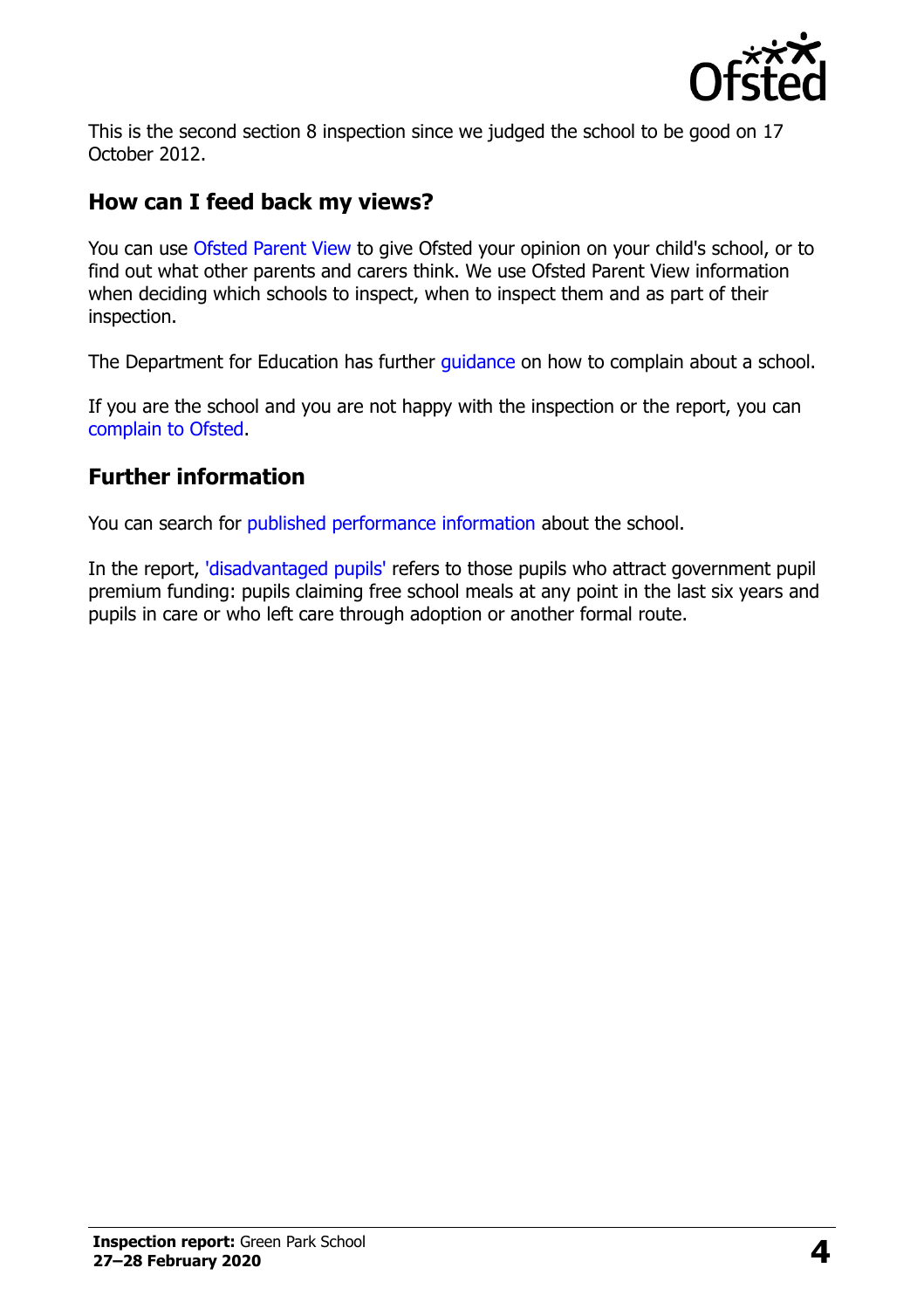

#### **School details**

| Unique reference number                            | 104415                                                                |
|----------------------------------------------------|-----------------------------------------------------------------------|
| <b>Local authority</b>                             | Wolverhampton                                                         |
| <b>Inspection number</b>                           | 10088599                                                              |
| <b>Type of school</b>                              | <b>Special</b>                                                        |
| <b>School category</b>                             | Maintained                                                            |
| Age range of pupils                                | 3 to 19                                                               |
| <b>Gender of pupils</b>                            | Mixed                                                                 |
| <b>Gender of pupils in sixth-form</b><br>provision | Mixed                                                                 |
| Number of pupils on the school roll                | 146                                                                   |
| Of which, number on roll in the sixth<br>form      | 25                                                                    |
| <b>Appropriate authority</b>                       | The governing body                                                    |
| <b>Chair of governing body</b>                     | Barry Bond                                                            |
| <b>Headteacher</b>                                 | Lorraine Dawney                                                       |
| Website                                            | www.greenparkschool.co.uk                                             |
| Date of previous inspection                        | 15 December 2015, under section 8 of the<br><b>Education Act 2005</b> |

#### **Information about this school**

Since the last inspection, the number of pupils on roll has increased from 114 to 146.

### **Information about this inspection**

- During the inspection, we focused on the following subjects: reading, communication and language, personal, social and health education (PSHE), and physical development. In these subjects, we visited lessons, looked at pupils' work, examined teachers' plans and talked with pupils and staff about the way these subjects were taught. We also looked at other subjects in less detail to check how they were planned and taught.
- We examined external performance data about the school and looked at school documents. These included information about behaviour, attendance, the school curriculum and improvement planning. The school website was also checked.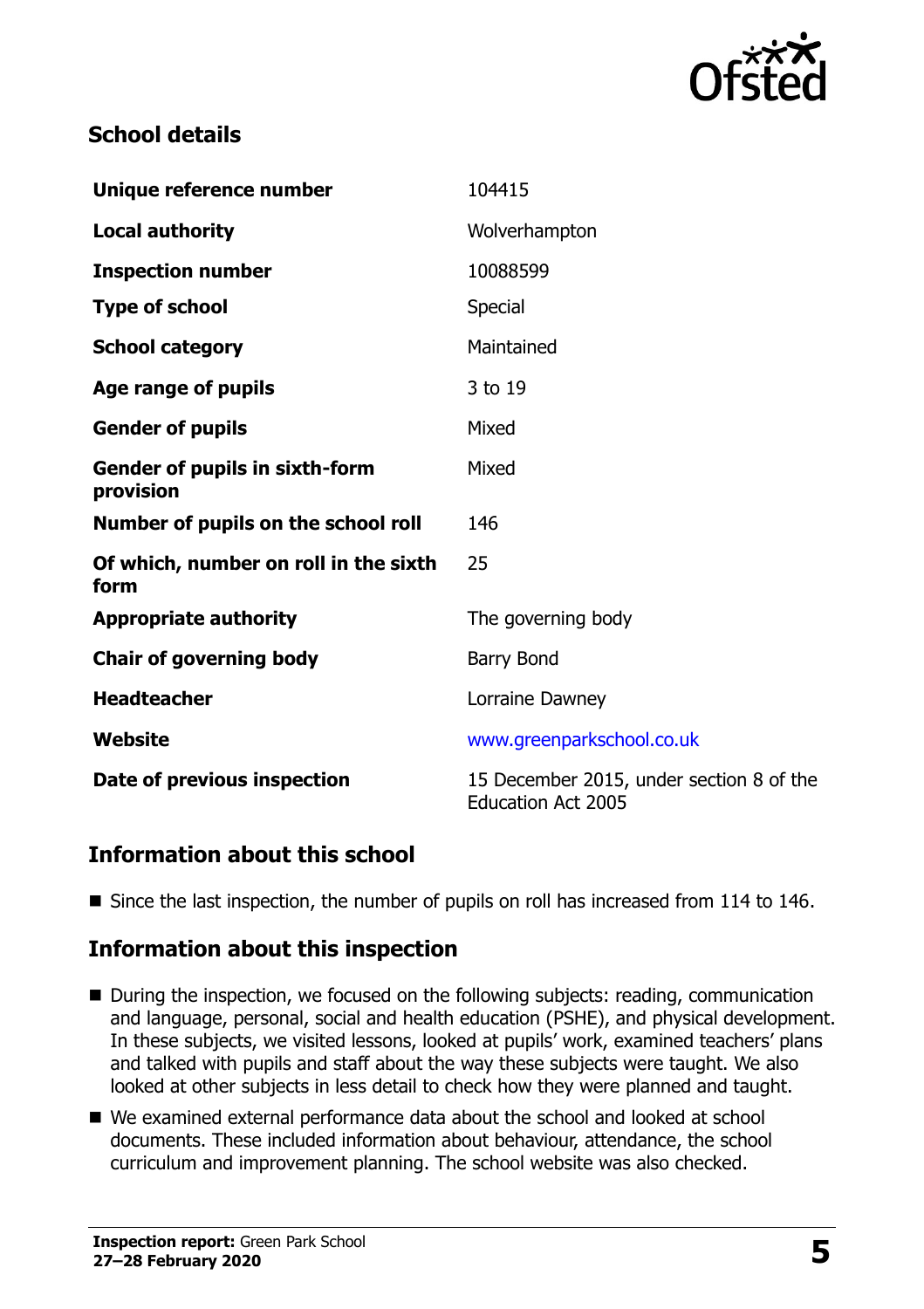

- We asked staff, leaders, local academy members and trustees about safeguarding arrangements. We examined the record of employment checks on school staff and looked at other school records. We also found out about safety procedures and routines.
- We observed informal times of the day, to evaluate safeguarding and pupils' behaviour.
- During the inspection, we had formal meetings with the headteacher, senior leaders, subject teachers, governors, teachers and pupils. We also talked informally with parents, pupils and staff to gather general information about school life. One inspector spoke to a representative from the local authority.

#### **Inspection team**

| Chris Pollitt, lead inspector | Her Majesty's Inspector |
|-------------------------------|-------------------------|
| Jo Owen                       | Ofsted Inspector        |
| Jo Evans                      | Her Majesty's Inspector |